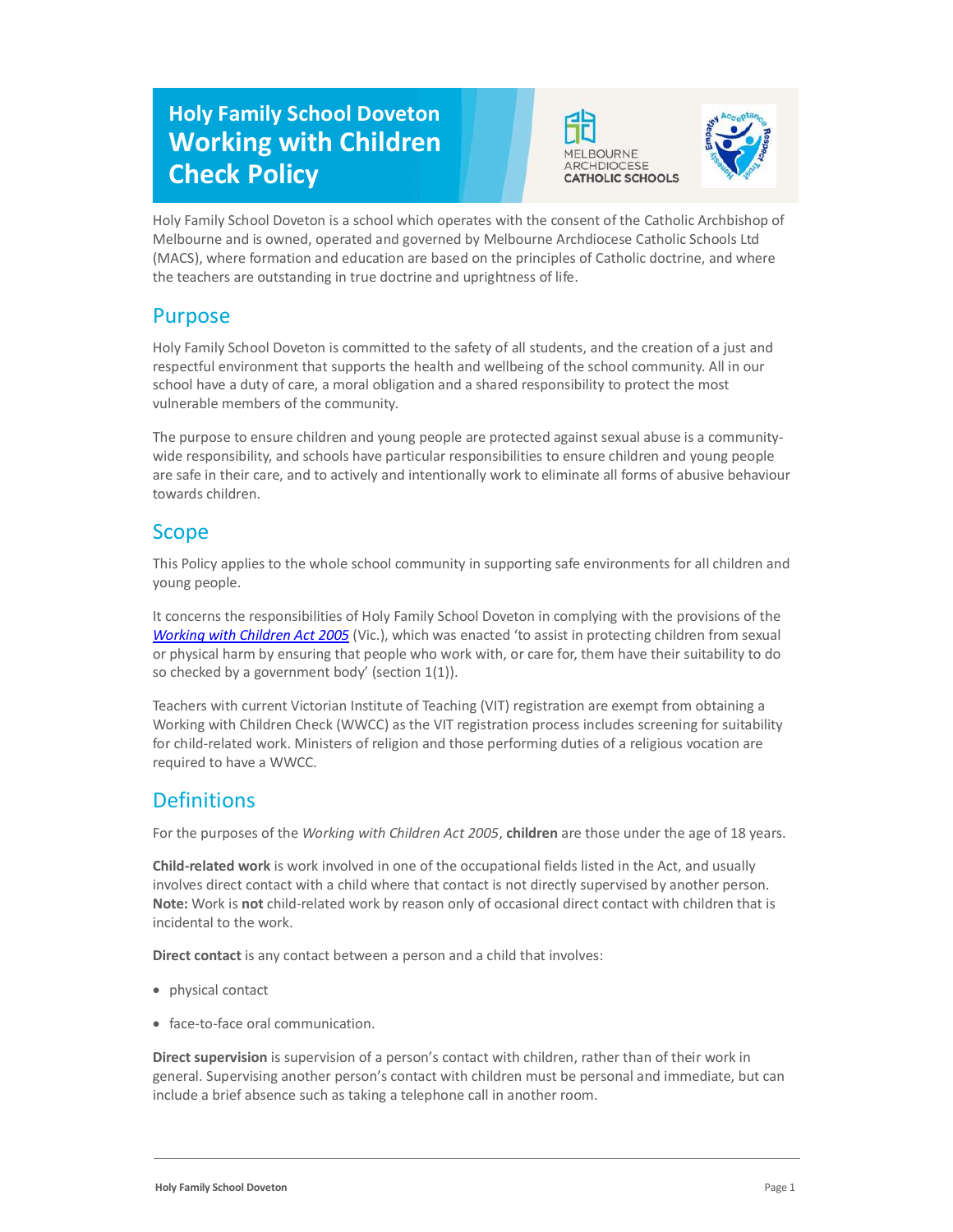Unsupervised child-related work is any type of activity where an adult has 'direct contact' with a student or students/young people that is not directly supervised by a member of staff.

Victorian Institute of Teaching (VIT) is the registration body for teachers in Victoria.

Working with Children Check (WWCC) is required by persons doing child-related work in Victoria as paid workers or volunteers, where that work is not directly supervised by someone with an appropriate check. A WWCC is not required by teachers who hold current VIT registration.

#### **Principles**

The following principles underpin our commitment to child safety within our school:

- all students deserve, as a fundamental right, safety and protection from all forms of abuse and neglect
- a safe environment is required to protect children and young people from harm, and to prevent staff or other adults from abusing their position of authority and trust
- our school's commitment to the protection of children is embedded in the culture of our school, and our individual and collective responsibility to take action is understood and accepted
- each child and young person's ongoing safety and wellbeing must be the primary focus of all decision-making.

At Holy Family School Doveton, the leadership, teachers and all staff must be fully self-aware of, and comply with, their professional obligations and responsibilities with regard to the protection of children.

### **Policy**

Holy Family School Doveton will ensure that a current WWCC is held by all persons involved at the school who are required to do so. The school will maintain accurate and up-to-date WWCC and VIT registers for teachers, clergy, other staff, contractors and volunteers. This duty is allocated to Suzanne Deefholts, Child Safety Officer.

Each year, all staff are made aware of the school's procedures for volunteers, contractors and other persons, including the need for prior approval of such work by the designated member of the school's leadership team.

#### Who requires a WWCC?

Only people doing child-related work (and who aren't otherwise exempt under the Act) need a WWCC. This applies to both paid and volunteer workers. Not everyone who has contact with children needs a WWCC. More information about the occupations requiring a WWCC is included in the list of occupational fields.

A WWCC is required:

- by adults engaged in child-related work within the meaning of the Act, which includes engaging in voluntary work and providing practical training as well as paid employment
- if the work usually involves direct contact with a child or children
- when the contact with children is not occasional direct contact and is not incidental to the work
- for clergy and those performing duties of a religious vocation, including the parish priest, who must show the Principal or delegate their current WWCC